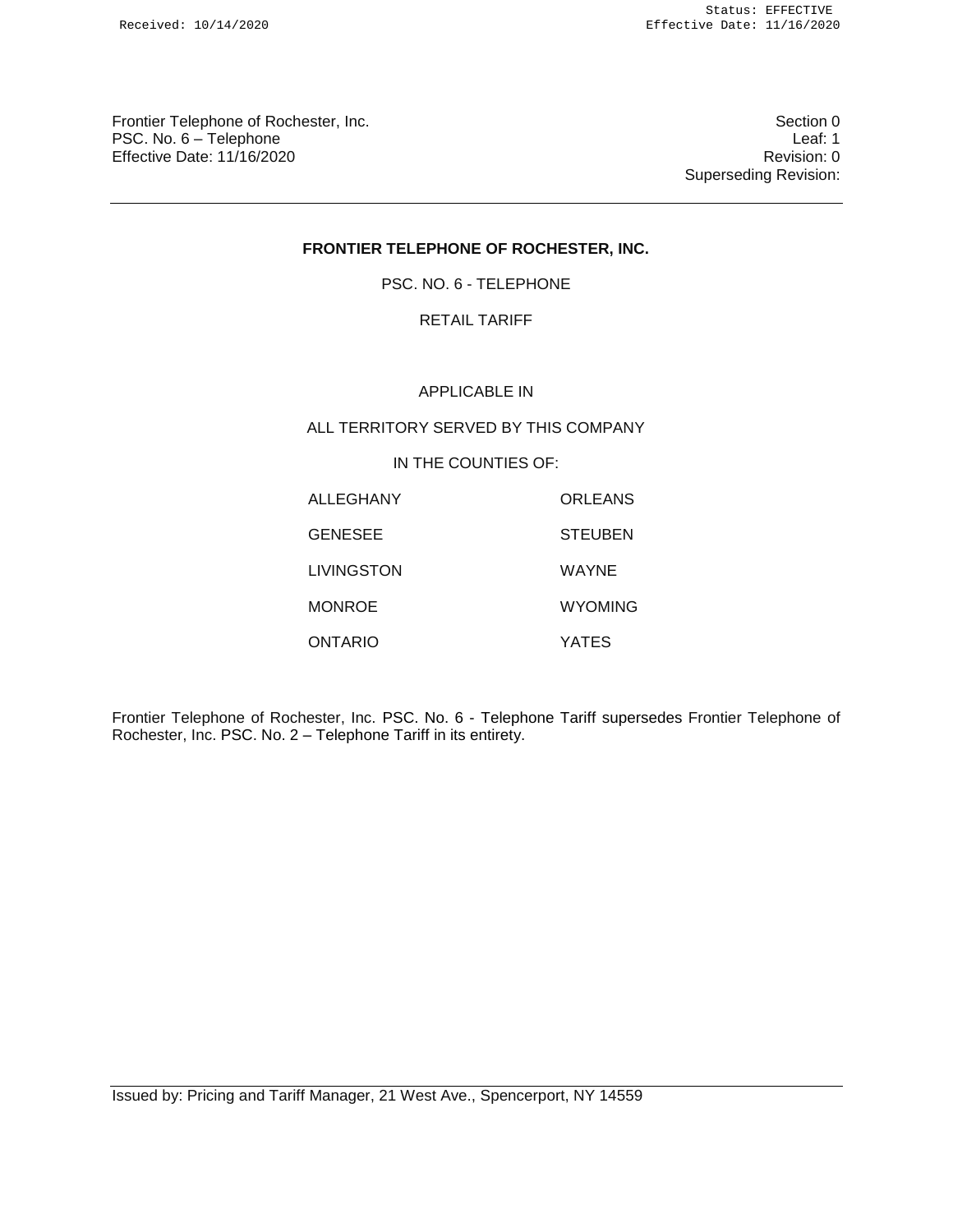Frontier Telephone of Rochester, Inc. Section 0 and the section 0 section 0 section 0 section 0 PSC. No. 6 – Telephone Leaf: 2 Effective Date: 11/16/2020 Revision: 0

Superseding Revision:

## CONTACTING THE COMPANY WITH A COMPLAINT

In the case of a dispute between the Customer and the Company, please contact the Company by phone, email or mail.

- Email: Consumer.affairs@ftr.com or,
- By Phone:

Customer Service 1-800-426-6404 Consumer Relations Line or,

• By Mail:

Frontier Communications Attn: Consumer Relations P. O. Box 5166 Tampa, FL 33675

### CONTACTING THE PUBLIC SERVICE COMMISSION

In the case of a dispute between the Customer and the Company which cannot be resolved with mutual satisfaction, the Customer may file a complaint by contacting the New York DPS by phone, online or by mail.

- Online: http://www.dps.ny.gov/complaints or,
- By Phone:

Helpline (for complaints/inquiries): 1-800-342-3377 for Continental United States (M-F 8:30 am – 4:00 pm): or, 1-800-662-1220 for Hearing/Speech Impaired: TDD or, 518-472-8502 for fax

• By Mail:

NYS Department of Public Service Office of Consumer Services, 4th Floor 3 Empire State Plaza Albany, NY 12223-1350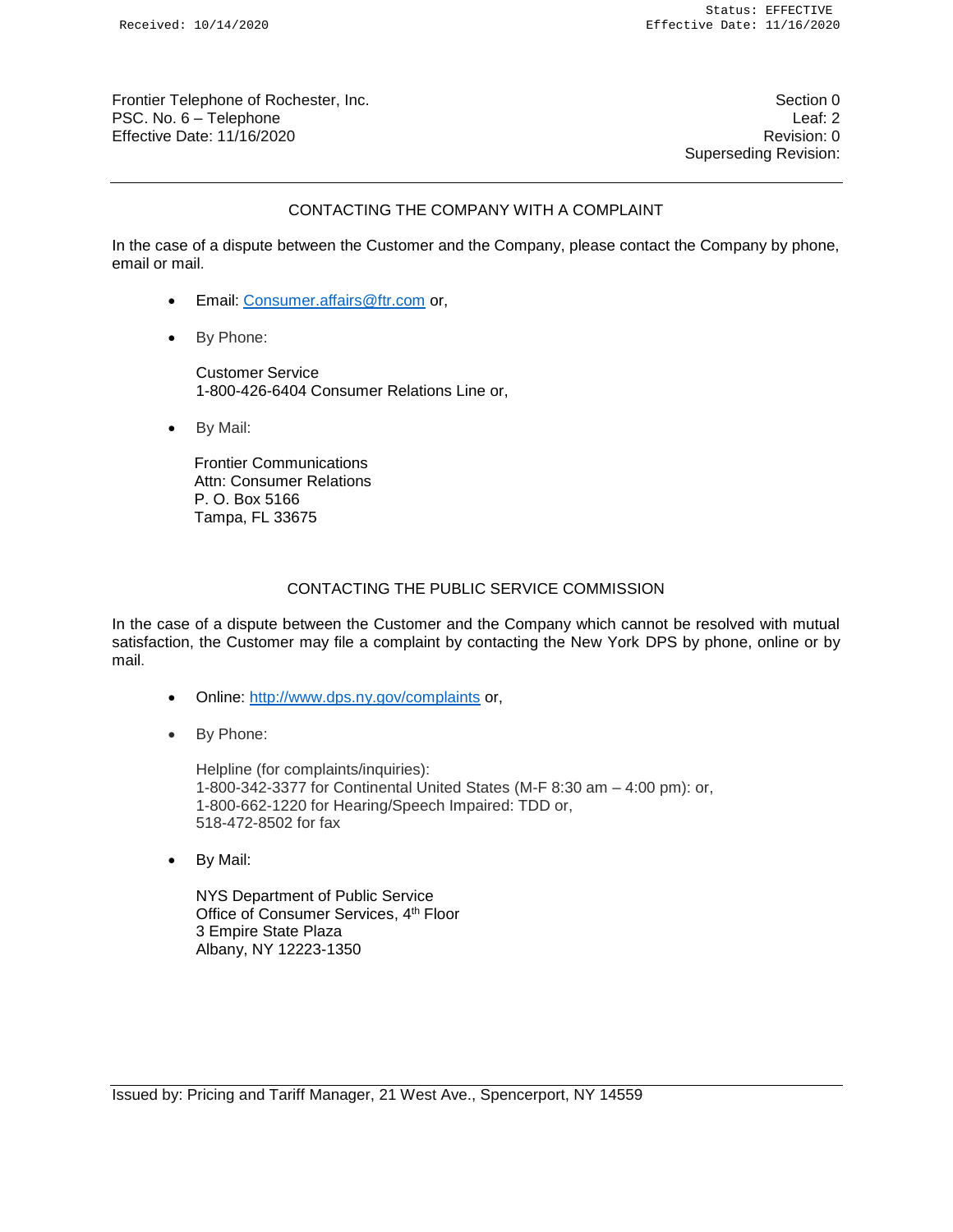Frontier Telephone of Rochester, Inc. Section 0 and the section 0 section 0 section 0 section 0 PSC. No. 6 – Telephone Leaf: 3 Effective Date: 11/16/2020 Revision: 0

Superseding Revision:

#### TABLE OF CONTENTS

| Section | Description |
|---------|-------------|
|         |             |

0 TITLE

CONTACTING THE COMPANY WITH A COMPLAINT

CONTACTING THE PUBLIC SERVICE COMMISSION

TABLE OF CONTENTS

EXPLANATION OF SYMBOLS

REFERENCES TO THE RETAIL CATALOG

- 1 GENERAL RULES AND REGULATIONS
	- A. Application of Rates and Charges
		- 1. Application Form
		- 2. Business and Residence Rates
		- 3. Flat Rate Service and Message Rate Service on Same Premise
		- 4. Power Supply
		- 5. Special Charges
		- 6. Competitive Demonstration Period
	- B. Use of Service and Facilities
		- 1. Use of Service
		- 2. Sharing of Service
		- 3. Use and Ownership of Directories
		- 4. Use of Service
		- 5. Accessories
		- 6. Automatic Answering and Recording Equipment

## 2 BASIC LOCAL SERVICES

- A. General Basis of Exchange Rates
- B. Exchanges by Groups
- C. Individual Service
- D. Flat-Rate Lata-Wide Residence Service
- E. Local Measured Service (LMS)
- F. Auxiliary Lines
- G. Stations
- H. Exchanges within the Base Rate Area Comprising: Local Calling Area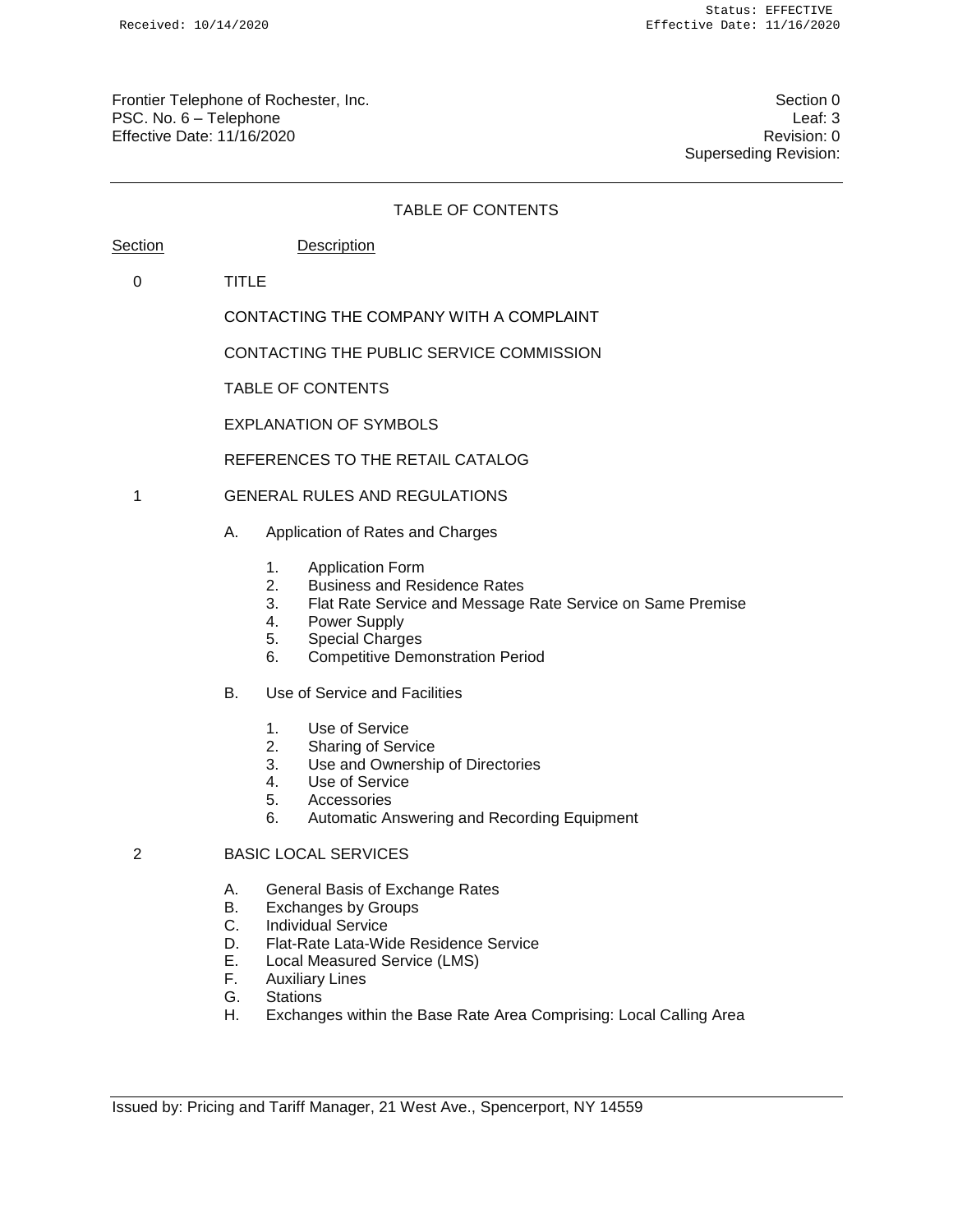Frontier Telephone of Rochester, Inc. Section 0 and the section 0 section 0 section 0 section 0 PSC. No. 6 – Telephone Leaf: 4 Effective Date: 11/16/2020 **Review Accounts** Effective Date: 0

Superseding Revision:

#### TABLE OF CONTENTS

### Section Description

#### 3 MILEAGE CHARGES

- A. General
- B. Foreign Exchange Line Mileage
- C. Intercompany Foreign Exchange Service
- D. Mileage on Line between Subscriber Locations
- E. Toll Substitute Services Charge

#### 4 DIRECTORY LISTINGS

- A. General
- B. Composition of Listings
- C. Types of Listings
- D. Free Listings
- E. Non-Published Service (Unlisted Numbers)
- Rates and Charges

## 5 OPERATOR SERVICES

- A. Directory Assistance Service
- B. Directory Assistance Call Completion (DACC) Service
- C. Enhanced Directory Assistance (EDA) Service
- D. Enhanced Directory Assistance Call Completion (EDACC) Service<br>E. Reversed Directory Assistance (RDA) Service
- Reversed Directory Assistance (RDA) Service
- F. Intercept Call Completion (ICC) Service
- **Operator Assisted Local Calling**

#### 6 SERVICE CHARGES

- A. Service Charges
- B. Rewires
- C. Changes in Type or Class of Service
- D. Suspension of Service at Subscriber's Request
- E. Subscriber Initiated Telephone Number Changes
- **Construction Charges**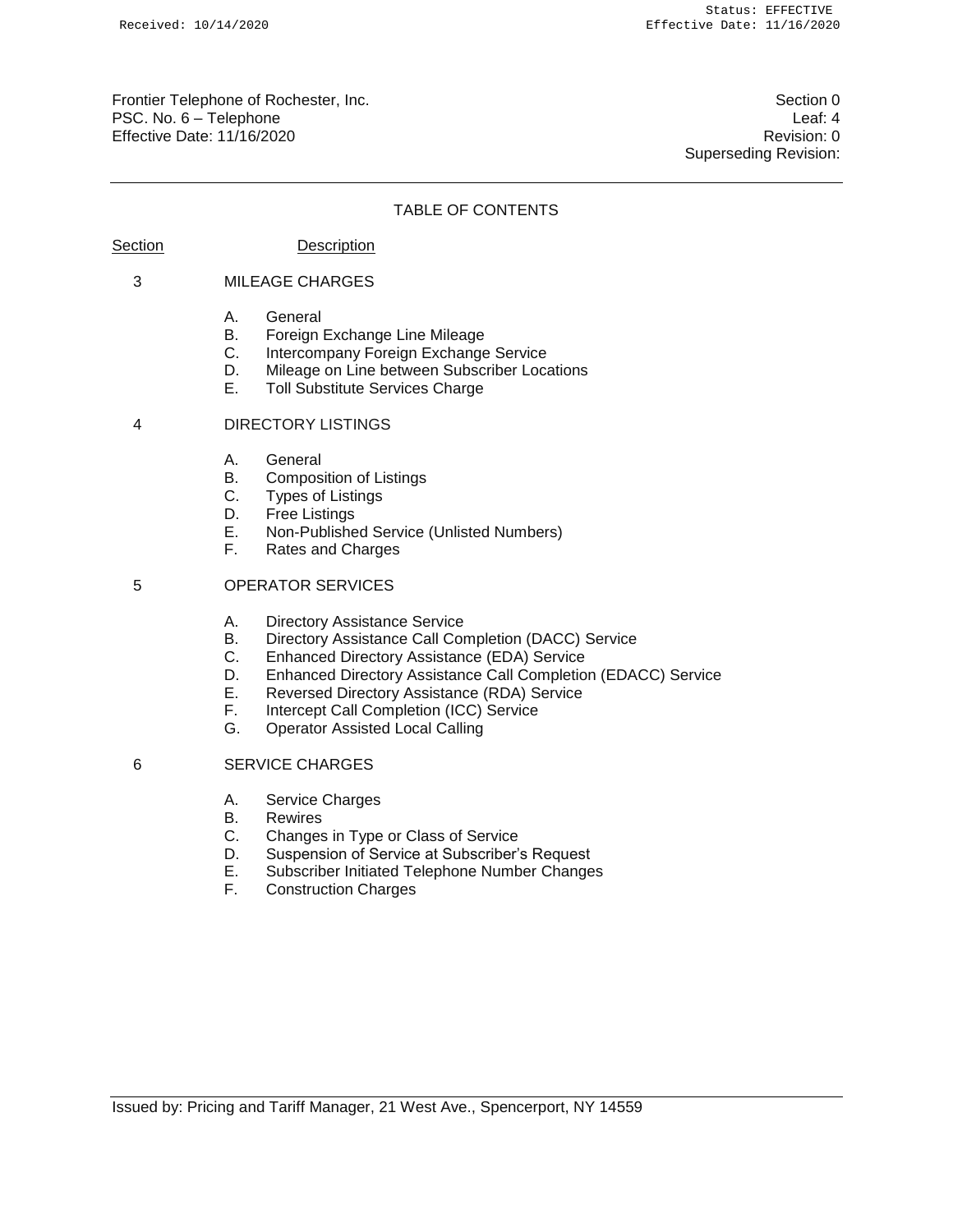Frontier Telephone of Rochester, Inc. Section 0 and the section 0 section 0 section 0 section 0 PSC. No. 6 – Telephone Leaf: 5 Effective Date: 11/16/2020 **Review Accounts** Effective Date: 0

Superseding Revision:

### TABLE OF CONTENTS

## Section Description

### 7 EMERGENCY REPORTING SERVICES

- A. Universal Emergency Telephone Number Service (E911 Service)
- B. Enhanced Universal Emergency Telephone Number Service (E911 Service)
- C. Universal Reverse Emergency Telephone Number Service
- D. Frontier Emergency Connect Service

#### 8 LIFELINE TELEPHONE SERVICE

- A. Description
- B. Regulations
- C. Rates and Charges
- D. Connection Charge Assistance Plan

## 9 TAXES AND SURCHARGES

- A. State and Local Revenue Taxes
- B. Gross Revenue Tax Surcharge
- C. New York State Universal Service Fund surcharge
- D. Non-Adjacent Extended Area Service

## 10 MISCELLANEOUS SERVICES

- A. Discounted Service for Customers with Impaired Hearing or Speech
- B. New York Relay Service
- 11 CONNECTING COMPANY END USER INTRALATA TOLL SERVICE TARIFF
	- A. Application of Tariff
	- B. General Regulations
	- C. Basis for Establishing Rates
	- D. Definition of Classes of Service
	- E. Wide Area Telephone Service (WATS)
	- F. Connecting Companies
	- G. Concurring Companies
	- H. List of Rate Centers, Central Offices and Toll Service Tariff

## Addenda 1 ADDITIONAL LIFELINE SERVICE CREDIT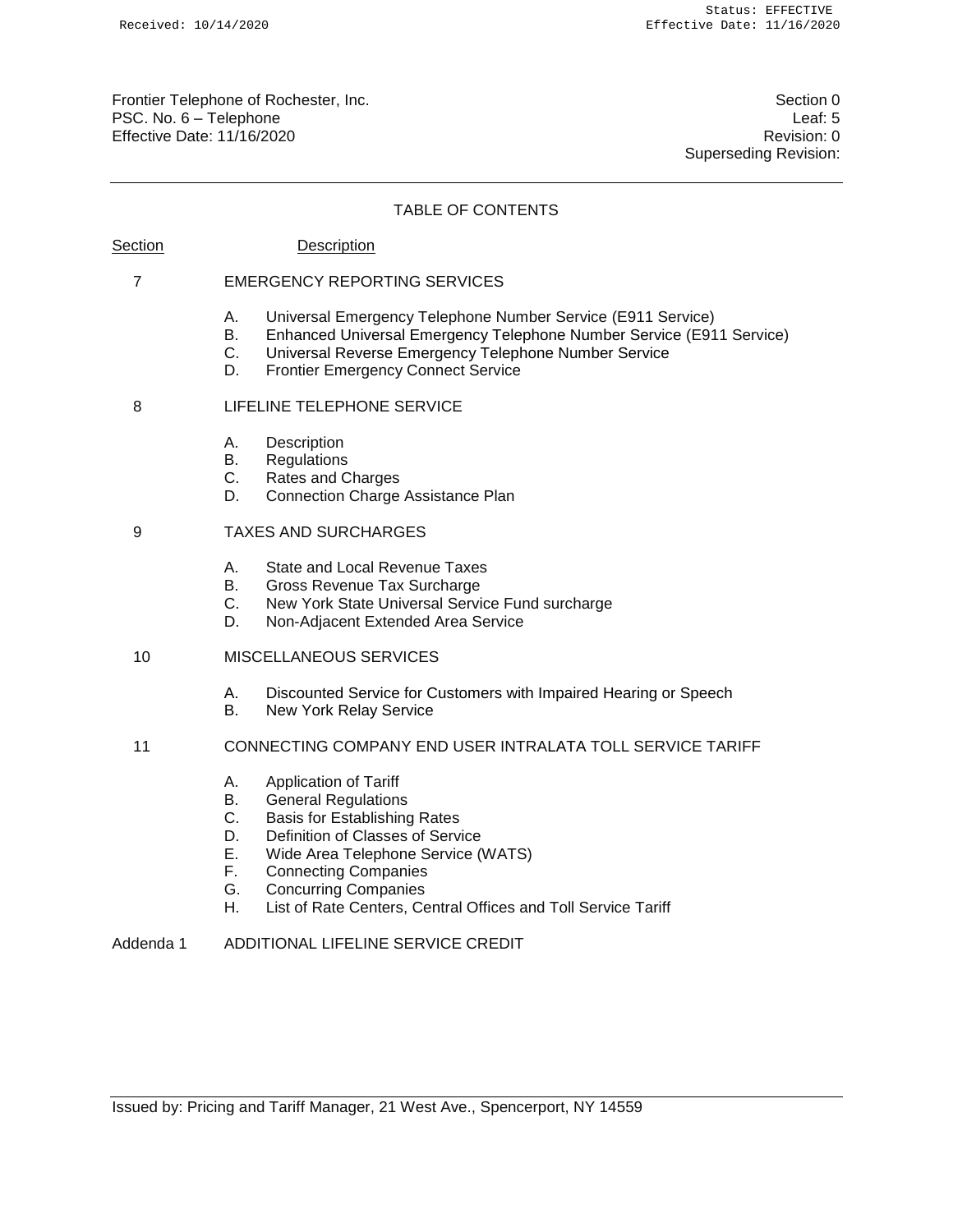Frontier Telephone of Rochester, Inc. Section 0 PSC. No. 6 – Telephone Leaf: 6 Effective Date: 11/16/2020 **Review Account 2018** Revision: 0

Superseding Revision:

## EXPLANATION OF SYMBOLS

- (C) To signify changed regulation
- 
- (I) To signify increase<br>(M) To signify matter re
- (D) To signify discontinued rate or regulation<br>(I) To signify increase<br>(M) To signify matter relocated without chang - To signify matter relocated without change<br>- To signify new rate or regulation
- (N) To signify new rate or regulation
- 
- $(R)$  To signify reduction<br>  $(T)$  To signify change in  $(T)$  - To signify change in text but no change in rate or regulation  $(Z)$  - To signify a correction
- To signify a correction